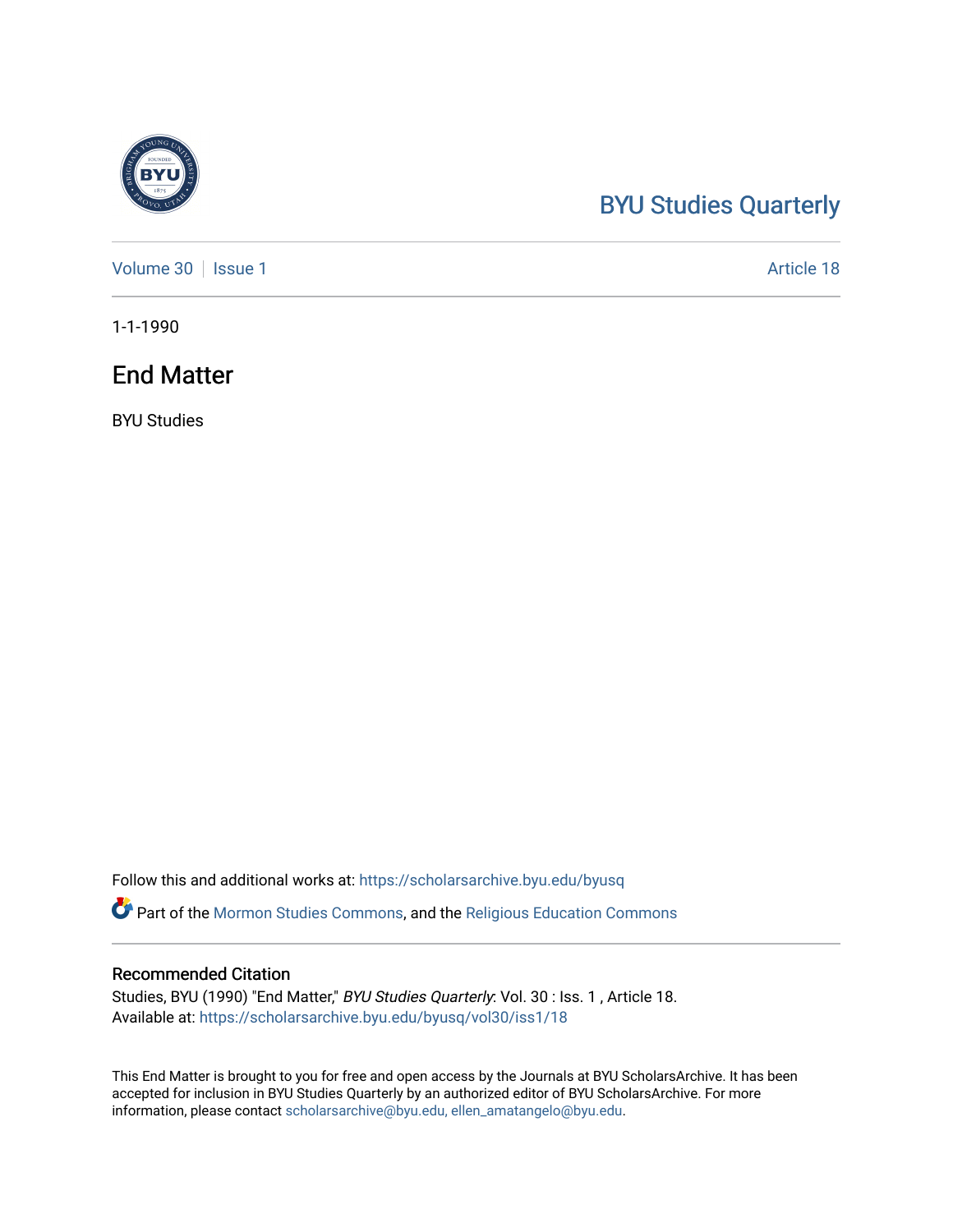- $\sim$  Vol. 9, no. 1 Inspired version of the Bible
- $\sim$  Vol. 9, no. 4 Mormon politics in Ohio; sacrifice and Book of Abraham
- Vol. 10, no. 1 Chiasmus in Book of Mormon; Egyptian papyri
- Vol. 10, no. 2 David O. McKay; Christ in Japan; William Wordsworth<br>Vol. 10, no. 3 Anthon transcript; Dogberry papers; Colesville Branch
- Anthon transcript; Dogberry papers; Colesville Branch
- Wol. 13, no. 2 Priesthood reform movement; Whitmer farm
- 
- Vol. 19, no. 2 Vilate Kimball's Martyrdom letters; Joseph Fielding<br>Vol. 19, no. 3 Lewis Bidamon; William Weeks, Nauvoo Temple arc Lewis Bidamon; William Weeks, Nauvoo Temple architect
- Vol. 19, no.  $4$  B. H. Roberts and Book of Mormon
- Vol. 22, no. 1 William Law, dissenter; English courts and polygamy
- $\text{Vol. } 22$ , no. 2 Emmeline B. Wells; statement on MX in perspective
	-
- Vol. 22, no. 3 Joseph Smith and Manchester library<br>Vol. 22, no. 4 Reopening Mexican mission; Wasp, N Reopening Mexican mission; Wasp, Nauvoo newspaper complete volume
	- Vol. 23, no. 1 Joseph/Hyrum Smith funeral sermon; Dead Sea Scrolls<br>Vol. 23, no. 2 Mortin Luther, in remembrance: Denites in western new vol 23 no 2 martin luther in remembrance danitesc in western novels

| VOI. $23, 110. 2$<br>Vol. 23, no. 3<br>Vol. 23, no. 4                | Martin Luttler, in remembrance, Danites in western novers<br>John Taylor Nauvoo Journal<br>Chartering Kirtland Bank; Saints and San Francisco quake<br>Complete volume                                                                       |  |
|----------------------------------------------------------------------|----------------------------------------------------------------------------------------------------------------------------------------------------------------------------------------------------------------------------------------------|--|
| Vol. 24, no. 1<br>Vol. 24, no. 2<br>Vol. 24, no. 3<br>Vol. 24, no. 4 | Lehi's record; Martyrdom reported in Wales by Dan Jones<br>Young Heber J. Grant; treaty/covenant pattern<br>Lorenzo Snow's Iowa journal; plans for the trek west<br>American treasure hunting; Joseph Smith, Palmyra seer<br>Complete volume |  |
| Vol. 25, no. 1<br>Vol. 25, no. 2<br>Vol. 25, no. 3<br>Vol. 25, no. 4 | Special issue on war and peace<br>Novels of Nephi Anderson; J. S. Bach, in remembrance<br>Joseph Smith and Gospel of Matthew; frontier verse<br>Commemorative issue on Spencer W. Kimball<br>Complete volume                                 |  |
| Vol. 26, no. 1<br>Vol. 26, no. 2<br>Vol. 26, no. 3<br>Vol. 26, no. 4 | Special issue on social sciences<br>The Church in Missouri, part 1<br>The Church in Missouri, part 2<br>Legislative antipolygamy campaign; Church creed<br>Complete volume                                                                   |  |
| Vol. 27, no. 1<br>Vol. 27, no. $2$                                   | Commemoration of the British Mission, part 1<br>Commemoration of the British Mission, part 2                                                                                                                                                 |  |
|                                                                      | Send your order, with payment, to<br><b>BYU</b> Studies<br>1102 JKHB, BYU<br>Provo, Utah 84602                                                                                                                                               |  |

1

# Attention Scholars, Collectors, Librarians et al.:

Announcing a special sale of the following overstocked issues of BYU Studies. Purchase each issue for one dollar, each complete volume for three dollars. After 1 August 1990 prices will return to normal.

|  | Vol. 7, no. 2 Joseph Stalin and Mao Tse-tung |
|--|----------------------------------------------|